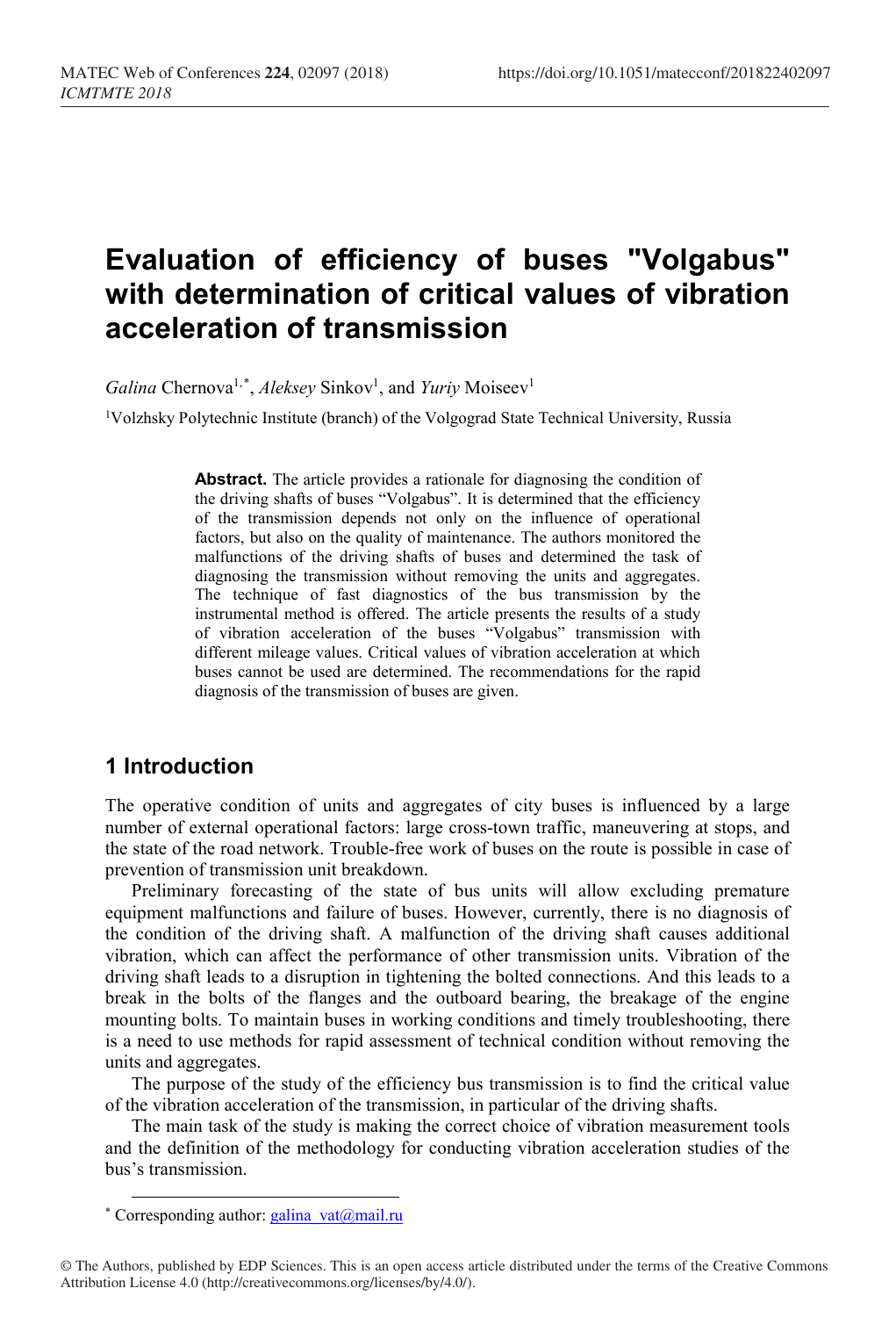#### **2 Choice of methodology and diagnostics**

The analysis of the change in the kinematic (the angle of the driving shaft installation) and the dynamic (torque) parameters in connection with the change in the angle of rotation of the driving shaft is carried out. The calculations determine the operability of driving shaft while ensuring the requirements of technical operation [1]. During the monitoring, the causes of bus breakdowns were identified. The main causes of breakages are the following: wear of the splined connection of driving shafts; increased clearance (backlash) in the journals of driving shafts; break of bolts of flanges of a transmission and the rear axle; high levels of vibration driving shaft; breakage of the driving shaft [2].

It is determined that the performance of the transmission is directly related to the maintenance of the driving shaft, therefore it became necessary during the maintenance to determine the efficiency of the transmission by evaluating the condition of the driving shaft. At the moment, vibration diagnostics is a promising area for the development of technical diagnostics.

The values of the maximum permissible vibration levels are established by normative documents [3-5]. Such standards set general requirements for ensuring vibration safety in transport and other works related to the adverse effects of vibration on humans. In order to obtain the parameters of the vibration characteristic, vibration is measured at the intended places of contact of the machine with the human body; and at points where vibration is transmitted to a vehicle's supporting parts.

When evaluating the impact of vibration on a person, consider a general or local vibration. General vibration is a vibration transmitted to the human body at the points of its support (feet, buttocks, back, head). Local vibration is vibration transmitted through the hands of a person in contact with a controlled machine.

The main task of vibration monitoring of machines is to provide the necessary information about the technical condition of the working machine for subsequent maintenance. The normalized and measured value of vibration is vibration acceleration.

Methods of vibroacoustic diagnostics are presented in the works of Shchienko A. N., Barkova A. V., Boykin S. P. [6-8]. The disadvantage of using the method of vibroacoustic diagnostics is the lack of practical developments in norms and threshold levels, there is no generally accepted physical and spectral interpretation of the features of the manifestation of vibration acceleration. However, the study of the experience of using vibroacoustic diagnostics has shown its successful application in the diagnosis of defects having an impact nature - in rolling bearings, reducers.

The choice of the measuring instument of diagnosing the vibration characteristics of the driving shafts was made [9]. The investigations were carried out with the help of the measuring instrument "Algorithm-03 Vibration Analyzer". Algorithm-03 is a digital vibration analyzer of the 1st accuracy class (IEC 61672 and GOST 53188-1), a vibrometer (ISO 8041: 2005, GOST ISO 8041-2006), a spectrum analyzer (up to 20 kHz). The device meets the requirements of ISO 2204 for precision measurement.

"Algorithm-03" makes it possible to perform vibration measurements in three coordinate axes simultaneously with the recording of a signal on a digital medium. This makes it possible to perform multi-dimensional analysis of the measured signal. In practice, this allows you to simultaneously measure the current and energy parameters of vibration.

Current parameters the vibration are:

PEAK - peak value of vibration acceleration, measured by a peak detector; Р-Р - the range between the maximum and minimum peak values of vibration; MTVV is the maximum current value of vibration.

Energy parameters the vibration are: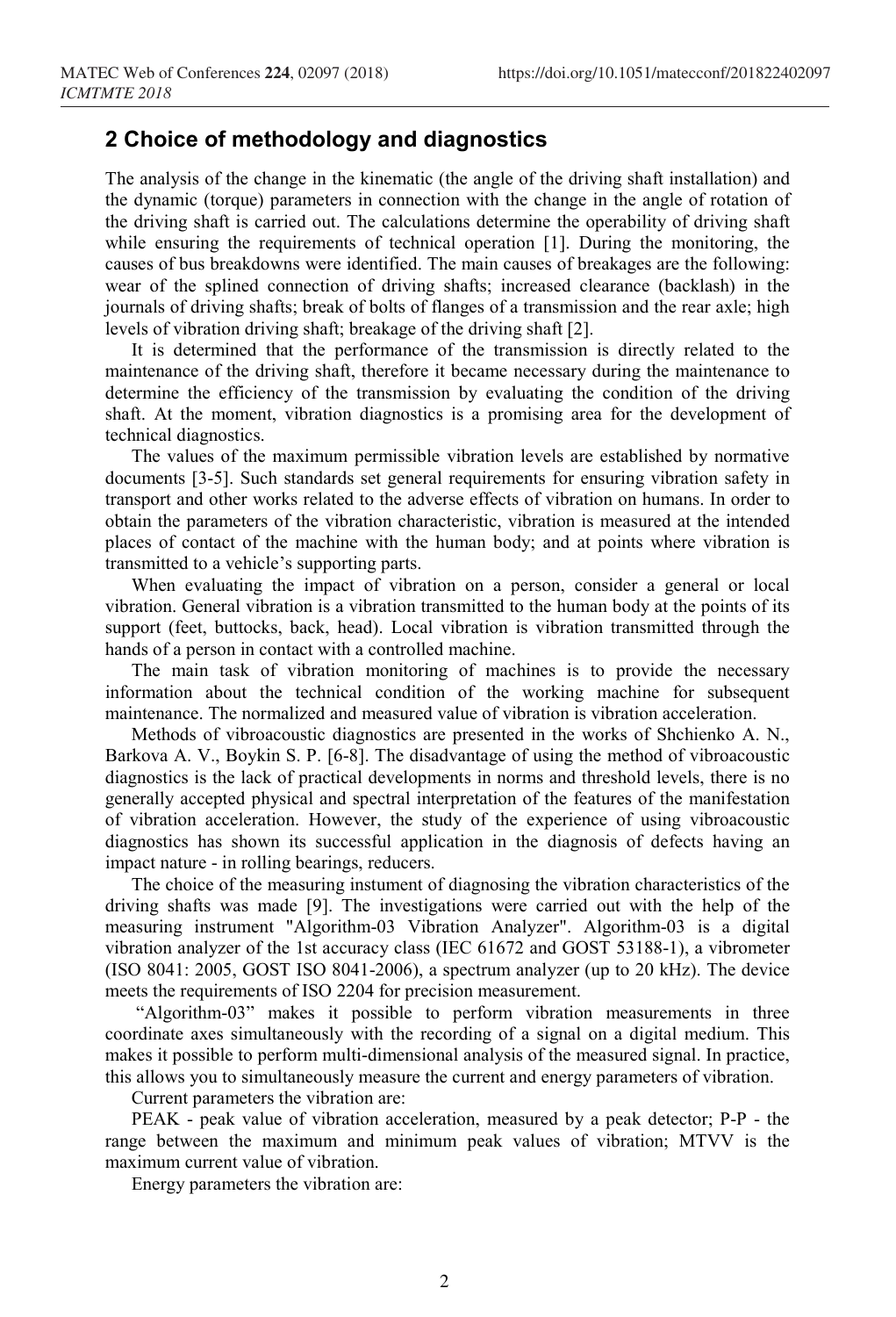RMS - root-mean-square value of vibration acceleration, measured by the rms detector; VDV is the dose of vibration.

The device is connected to a computer using the SvanPC ++ program via the USB port and through a wireless GPRS connection. The measurement results are also processed in the SvanPC  $++$  program.

The explored busses were in the repair area of the municipal passenger convoy No. 1732 in Volzhsky. The measurements were carried out with jack-lifted rear wheels at various engine speeds without load  $n = 600-900$  rpm, with the load in the first gear with engine speed  $n = 1200-1500$  rpm, in the second gear with engine speed of 2000-2500 rpm. Runs of buses are different, given in "Table 1".

The measurements were carried out in three axes X, Y, Z at control points, "Fig. 1". The directions of the measuring axes of the vibration sensor were adopted as follows. The Xaxis is parallel to the axis of the rear axle in the horizontal plane, the Y-axis in the horizontal plane parallel to the longitudinal axis of the bus, and the Z-axis in the vertical plane perpendicular to the road.

The duration of the measurements for each axis was 10 seconds. The scheme of the sensor attachment points is shown in "Fig. 1". The vibration acceleration sensor was attached to the engine pallet, on the gearbox flanges and the main gear. On buses with a single driving shaft the sensor was fixed in the center of the frame. On buses with a divided driving shaft and a support bearing, the sensor was attached to the support bearing.



**Fig. 1.** Scheme of sensor attachment points for measuring vibration acceleration: 1 - engine pan; 2 the gearbox housing; 3 - the support bearing (or the center of a frame); 4 - a flange of the main gear.

The "Fig. 2, 3, 4, 5" are the photos of the sensor attachment on the gearbox housing, on the engine pan, on the rear axle body, on the frame in the center.



**Fig. 2.** Attaching the sensor on the gearbox housing.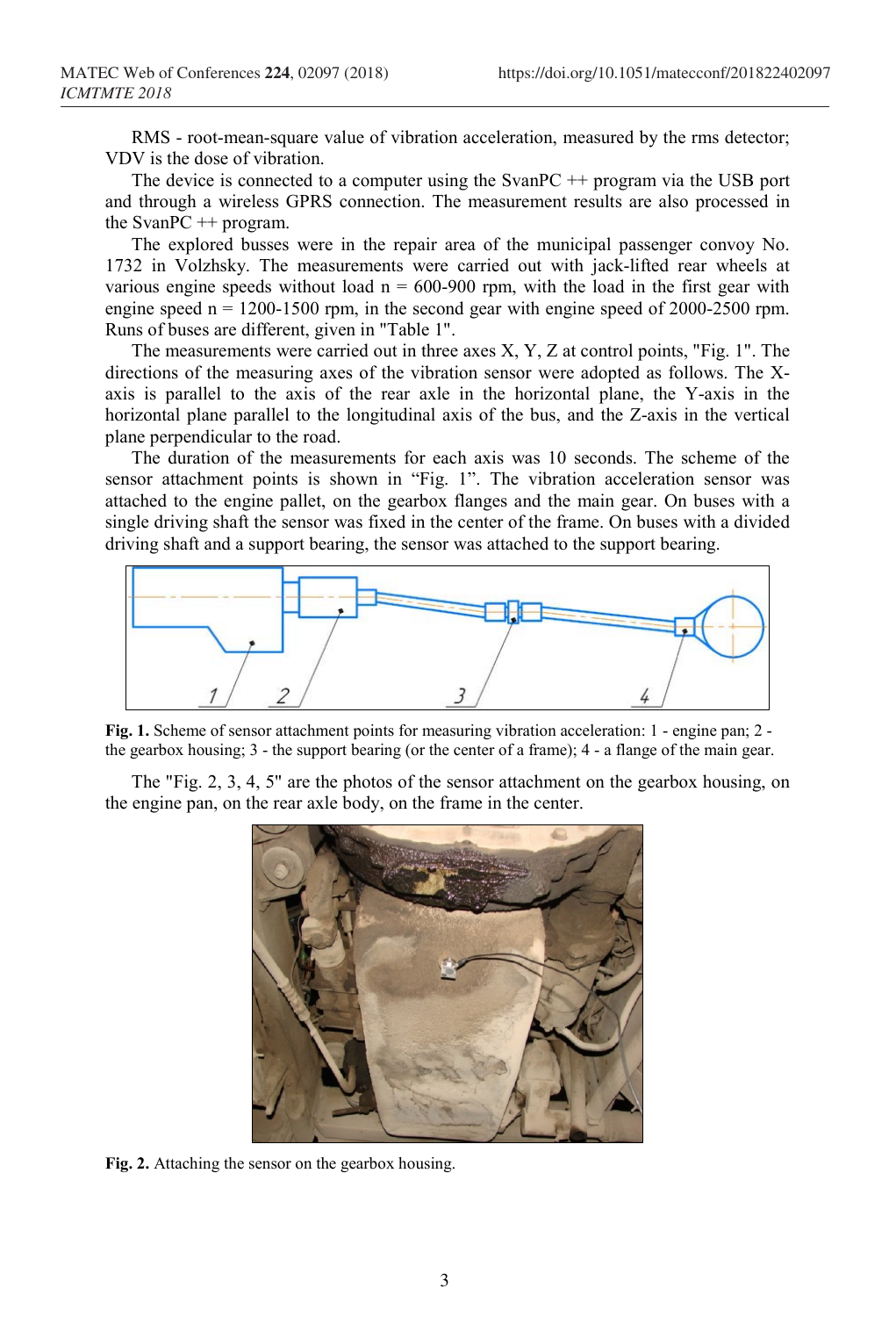

**Fig. 3.** Attaching the sensor on the engine pan.



**Fig. 4.** Attaching the sensor on the rear axle body.



**Fig. 5.** Attaching the sensor on the frame in the center.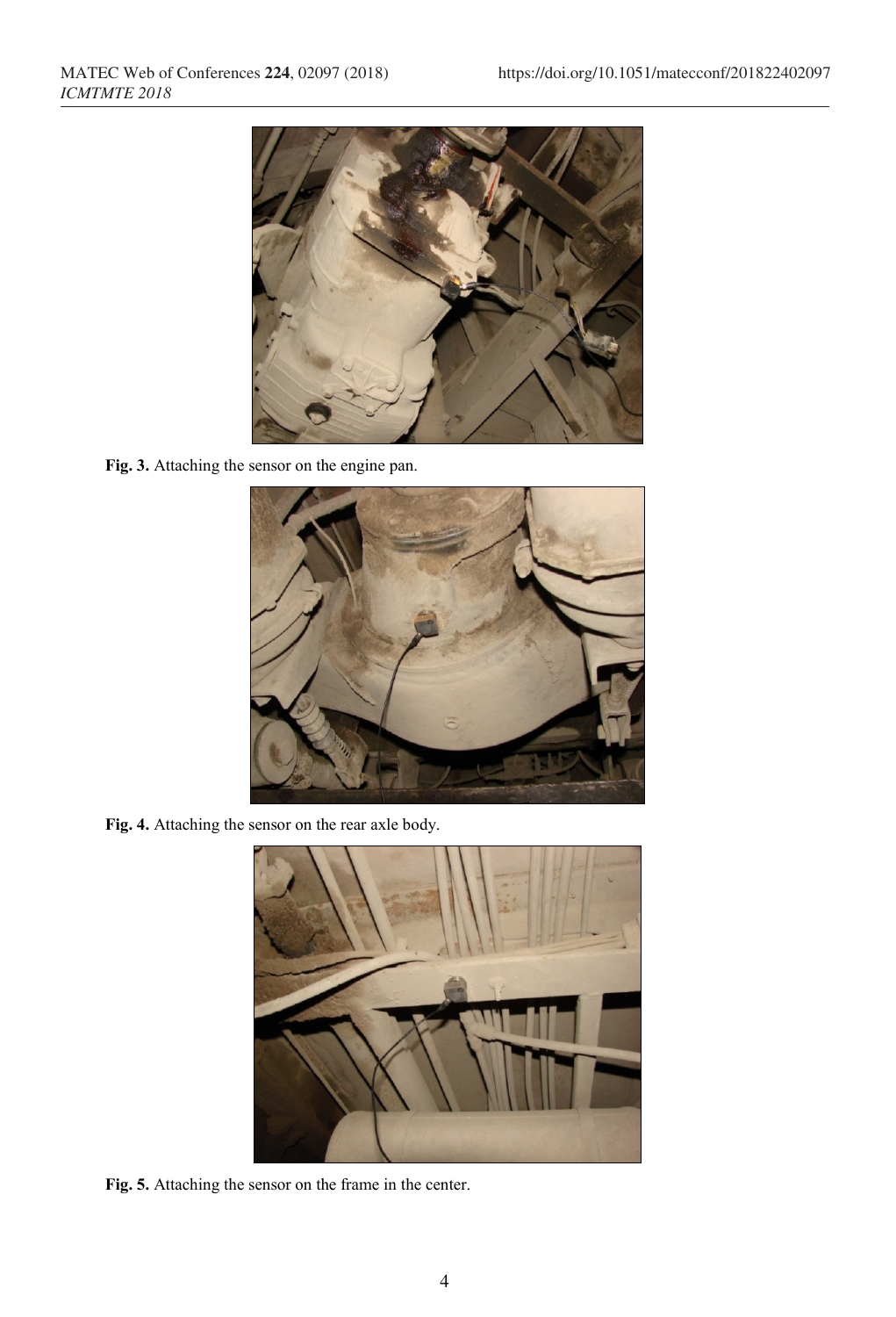## **3 Vibration acceleration study results**

Measurements of vibration acceleration on buses "Volgabus-4298", "Volgabus-5270", "Volgabus-6270", "Volgabus-4298G8", "Volgabus-5270G2" with various runs to assess the efficiency of the transmission and determine the criteria for which a preventive or major repairs [10-12].

Vibration acceleration has a dimension of meter per second squared  $(m/sec<sup>2</sup>)$  and characterizes the force dynamic interaction of elements inside the unit that cause vibration. The use of vibration acceleration values is very convenient for considering force interactions in mechanical constructions, since they do not need to be specially transformed for further interpretations. The disadvantage is that for vibration acceleration there are no practical developments in norms and threshold levels, there is no generally accepted physical and spectral interpretation of the main features of the manifestation of vibration acceleration. Therefore, the analysis of the state of the equipment by qualitative and quantitative parameters of vibration acceleration is a matter for future research.

|                                                                                  | Axis           |                |                |                          |                |                          |
|----------------------------------------------------------------------------------|----------------|----------------|----------------|--------------------------|----------------|--------------------------|
| Sensor attaching location                                                        | X<br>V         |                |                | Ζ                        |                |                          |
| (Fig. 1)                                                                         | Engine speed   |                |                |                          |                |                          |
|                                                                                  | idle           | gear           | idle           | gear                     | idle           | gear                     |
| Bus "Volgabus-4298" run 15000 km, idle - 600 rpm, 1-st gear - 650 rpm            |                |                |                |                          |                |                          |
| engine pan                                                                       | 3,5            | 3,4            | 2,2            | $2,\overline{3}$         | 1,1            | 4,8                      |
| gearbox housing                                                                  | 2,4            | 3,6            | 5,9            | 0,1                      | 2,6            | 5,5                      |
| frame in the center                                                              | 4,8            | 5,7            | 3,0            | 3,5                      | 5,8            | 5,7                      |
| rear axle body                                                                   | 5,7            | 3,6            | 1,7            | 3,6                      | 5.6            | 3,6                      |
| Bus "Volgabus-4298G8" run 45000 km, idle - 900 rpm, 2-nd gear -<br>2000-2500 rpm |                |                |                |                          |                |                          |
| engine pan                                                                       | 0,23           | 0,27           | 0,6            | 4,7                      | 0,2            | 0,6                      |
| gearbox housing                                                                  | 0,15           | 0,25           | 1,1            | 3,2                      | 0.3            | 0,6                      |
| frame in the center                                                              | 0,2            | 0,3            | 0,1            | 4,4                      | 0,1            | 6,03                     |
| rear axle body                                                                   | 0,1            | 5,6            | 2,0            | 3.7                      | 0.3            | 0.25                     |
| Bus "Volgabus-5270" run 826000 km, idle - 900 rpm, 1-st gear - 1200 rpm          |                |                |                |                          |                |                          |
| engine pan                                                                       | 2,6            | 5,9            | 4,2            | 43,2                     | 45,7           | 48,4                     |
| gearbox housing                                                                  | 1,5            | 43,2           | 6,8            | 49,0                     | 0,5            | 0,7                      |
| frame in the center                                                              | $\overline{a}$ |                |                | $\overline{\phantom{0}}$ | $\blacksquare$ |                          |
| rear axle body                                                                   | 922,           | 1318,          | 922,6          | 716,1                    | 1202,          | 50,7                     |
|                                                                                  | 6              | 3              |                |                          | $\overline{2}$ |                          |
| Bus "Volgabus-5270" run 82000 km, idle - 900 rpm, 1-st gear - 1200 rpm           |                |                |                |                          |                |                          |
| engine pan                                                                       | 2,4            | 2,3            | 43,7           | 42,2                     | 17,2           | 6,2                      |
| gearbox housing                                                                  | 1,6            | 1.4            | 41,2           | 43,2                     | 42,2           | 29.2                     |
| frame in the center                                                              | 0,12           | 6,4            | 0,14           | 32,7                     | 4,0            | 0,14                     |
| rear axle body                                                                   | 0,21           | 0,2            | 0,2            | 9,7                      | 5,1            | 39,4                     |
| Bus "Volgabus-5270 G2" run 45000 km, idle - 650 rpm, 1-st gear - 1300 rpm        |                |                |                |                          |                |                          |
| engine pan                                                                       | 0,2            | 0,5            | 4,2            | 40,7                     | 15,5           | 15,8                     |
| gearbox housing                                                                  | 0,2            | 0,2            | 27,2           | 42,7                     | 0,2            | 18,8                     |
| frame in the center                                                              | $\overline{a}$ | $\overline{a}$ | $\overline{a}$ | $\overline{a}$           | $\overline{a}$ | $\overline{\phantom{a}}$ |
| rear axle body                                                                   | 0,1            | 0,15           | 3,8            | 38,0                     | 0,1            | 16,8                     |
| Bus "Volgabus-6270" run 37000 km, idle - 900 rpm, 1-st gear - 1000 rpm           |                |                |                |                          |                |                          |
| engine pan                                                                       | 37,9           | 38,9           | 0,5            | 1,8                      | 5,8            | 0,33                     |
| gearbox housing                                                                  | 6,5            | 0,6            | 43,2           | 19,1                     | 0,9            | 6,8                      |
| frame in the center                                                              | 0,2            | 1,2            | 0,4            | 42,7                     | 6,0            | 0,2                      |
| rear axle body                                                                   | 0,2            | 3,8            | 0,2            | 0,1                      | 0,2            | $\overline{4,5}$         |

Table 1. Maximum values of current values of vibration acceleration RMS, m/sec<sup>2</sup>.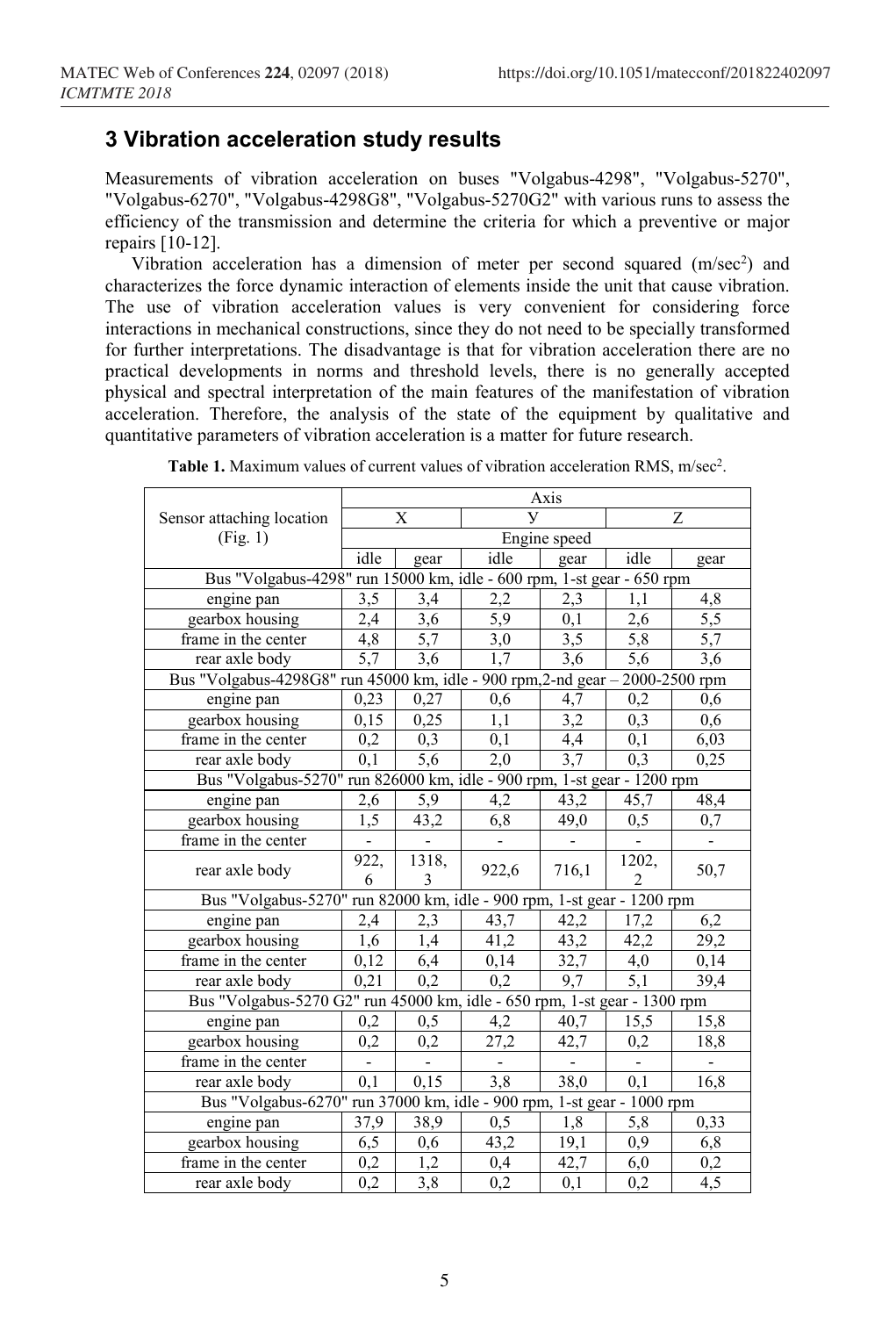During the analysis, the maximum and minimum values of vibration acceleration were sampled for each control point of the measurements. Peak values of vibration acceleration PEAK and RMS values of vibration acceleration have the same values and practically do not differ in order from the span between the maximum and minimum peak values of vibration Р-Р. The largest values are the range between the maximum and minimum peak values of vibration P-P. The maximum values of Max acceleration are less or equal to the Peak, R-P and RMS values, therefore further processing of the measurements is reduced to a sample of the rms values of the vibration acceleration and to the analysis of the acceleration at idle speed of the engine and the first gear. The results of the sample for all the investigated buses "Volzhanin" are presented in Table 1.

The analysis of root-mean-square deviations of vibration acceleration of buses "Volgabus-5270, 6270" is carried out. Comparative analysis showed that the maximal vibration acceleration of the driving transmission of buses occurs on the axes X, Y and Z depending on the bus run.

The "Fig. 6 - 11" are comparative diagrams of vibration acceleration in the standard deviation along the axes X, Y and Z, on the engine speed idle and on the first gear.





At idle speed of the engine on both buses along the X axis, there are practically no vibrations, only on the engine pan of the Volgabus-6270 bus the high deviation value is  $37.9 \text{ m/sec}^2$ .



Fig. 7. Mean-square deviations of vibration acceleration along the Y axis of the buses "Volgabus-5270, 6270" at idle speed of the engine.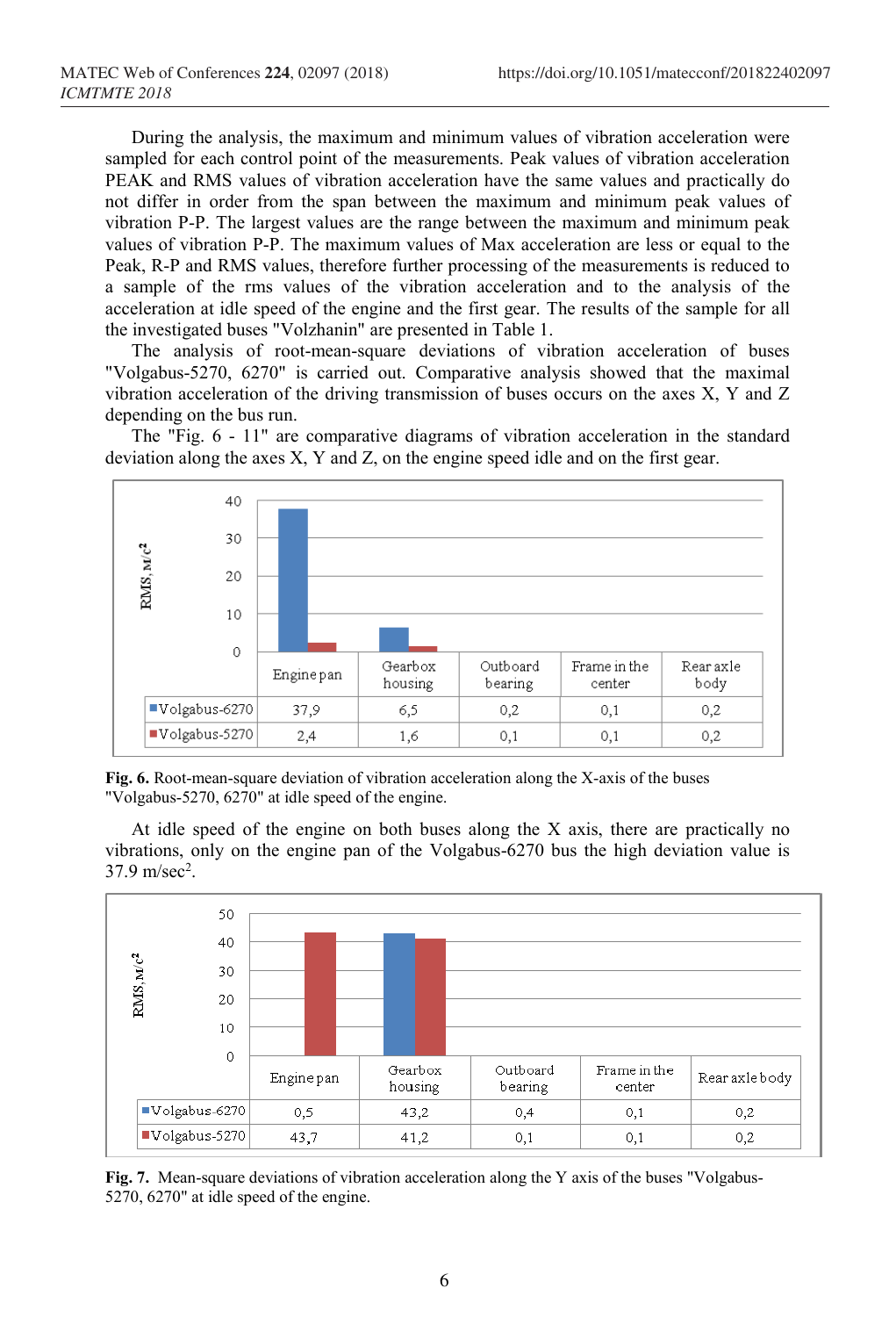On the Y axis at idle, the maximum values of vibration acceleration occur on the gearbox housing of both buses.



**Fig. 8.** Root-mean-square deviations of vibration acceleration along the Z axis of the buses "Volgabus-5270, 6270" at idle speed of the engine.

As a result, at idle speed the maximum vibrations are available on engine pan and gearbox housing.



**Fig. 9.** Root-mean-square deviations of vibration acceleration along the X axis of the buses "Volgabus-5270, -6270" at the first gear.

From "Fig. 6 and 9" it is visible, that parameters at the first gear and idling did not change.



**Fig. 10.** Root-mean-square deviation of the vibration acceleration along the Y axis of the buses "Volgabus-5270, 6270" at the first gear.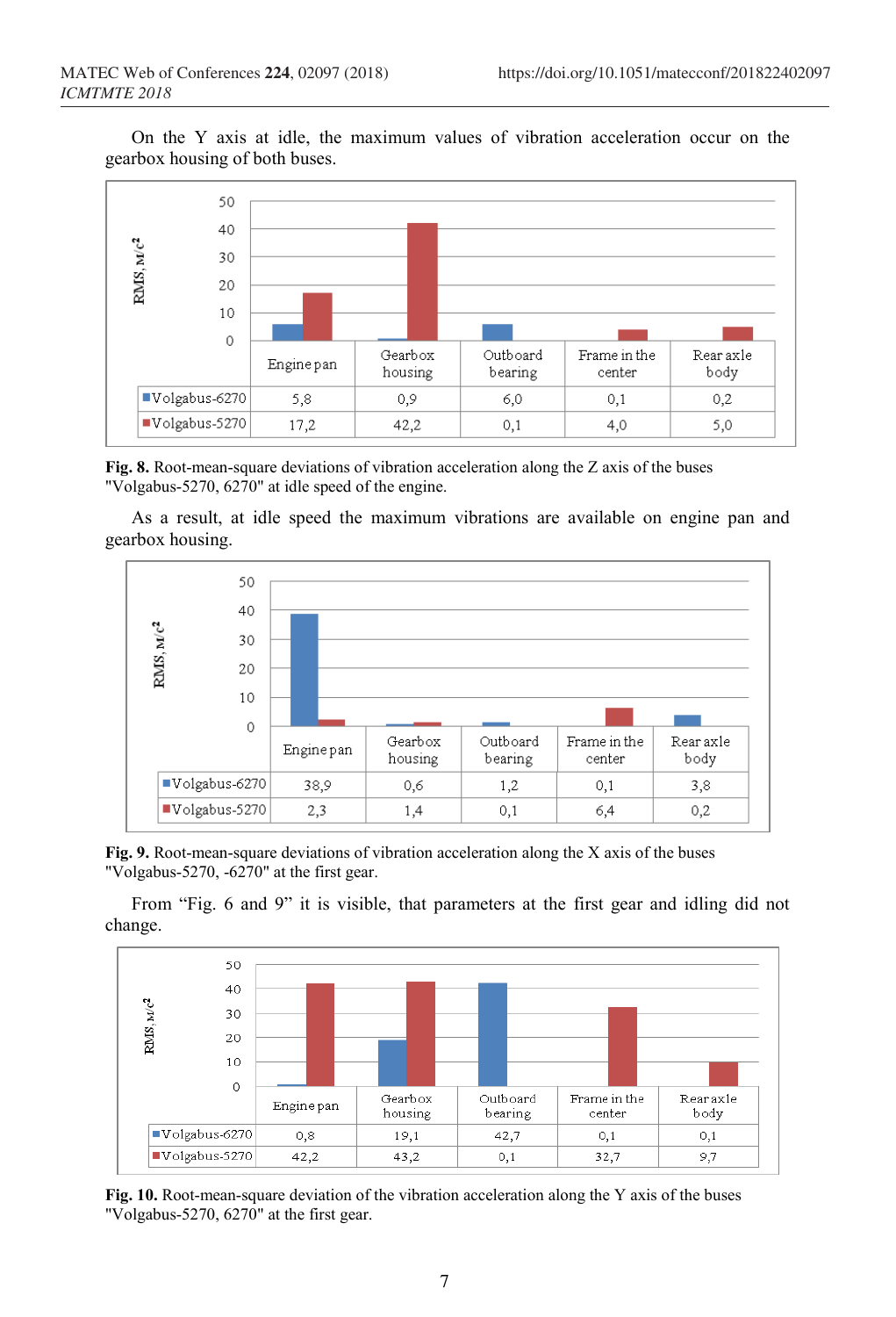Under the load at the Y-axis, vibrations occur at the rear axle body of the bus "Volgabus-6270" and at the frame in the center of the bus "Volgabus-5270".



**Fig. 11.** Root-mean-square deviations of vibration acceleration along the Z axis of buses "Volgabus-5270, 6270" at the first gear.

On the rear axle body of the bus "Volgabus-5270" the increased vibration along the Z axis is almost  $40 \text{ m/sec}^2$  "Fig. 11".

A comparative analysis of all the diagrams at "Fig.  $6 - 11$ " shows that the highest vibration acceleration occurs along the Y axis on both buses.

Studies of vibration acceleration made it possible to determine the critical vibration acceleration equal to 20 m/sec<sup>2</sup>. At values greater than 20 m/sec<sup>2</sup>, a weakening of the fastening of the bolts of the gearbox housing flanges and the rear axle and the breaking of the bolts of the support bearing were detected [13].

# **4 Conclusions**

The investigations have determined the necessity of diagnostics of the transmission and the determination of the acceleration during the technical inspection, which will exclude the trips with driving gear failure.

The authors are grateful to the specialists of the Municipal Unitary Enterprise Volzhskaya motorcade No. 1732 for the given opportunity to conduct bus diagnostics.

# **References**

- 1. G. A. Chernova, A. V. Popov, *Analysis of possible causes of low operational reliability of the driving gears of Volzhanin buses,* Automotive industry, **6,** pp. 26-28 (2013)
- 2. G. A. Chernova, A. V. Popov, *Investigation of the causes of premature failure of the driving transfers of buses "Volzhanin"*, Modern science: theory and practice: Mater. I intern. scientific-practical. Conf. 12. Natural and technical sciences, pp. 326-329 (2010)
- 3. GOST R ISO 13373-1: 2009, *Condition monitoring and diagnostics of machines. Vibration control of machines. Part 1. General methods* (Moscow, Publishing house of standards, 2002)
- 4. GOST ISO 8002-99, *Vibration of land transport. Presentation of the results* (Moscow, Publishing house of standards, 2001)